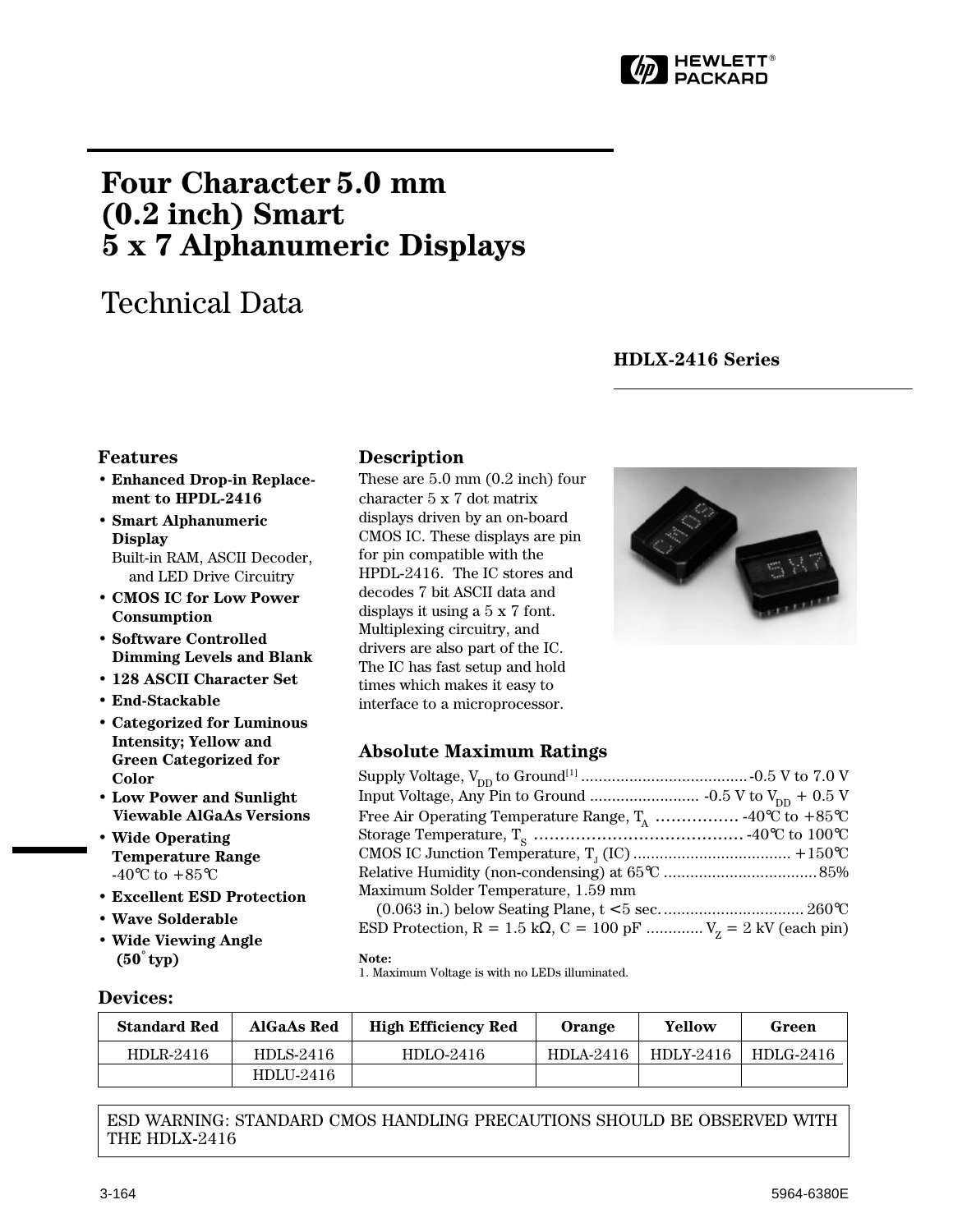The address and data inputs can be directly connected to the microprocessor address and data buses.

The HDLX-2416 has several enhancements over the HPDL-2416. These features include an expanded character set, internal 8 level dimming control, external dimming capability, and individual digit blanking. Finally, the extended functions can be

disabled which allows the HDLX-2416 to operate exactly like an HPDL-2416 by disabling all of the enhancements except the expanded character set.

The difference between the sunlight viewable HDLS-2416 and the low power HDLU-2416 occurs at power-on or at the default brightness level. Following power up, the HDLS-2416 operates at the 100% brightness level, while

the HDLU-2416 operates at the 27% brightness level. Power on sets the internal brightness control (bits 3-5) in the control register to binary code (000). For the HDLS-2416 binary code (000) corresponds to a 100% brightness level, and for the HDLU-2416 binary code (000) corresponds to a 27% brightness level. The other seven brightness levels are identical for both parts.

# **Package Dimensions**







#### **Notes:**

- 1. Unless otherwise specified, the tolerance
- on all dimensions is  $\pm$  0.254 mm ( $\pm$  0.010")
- 2. All dimensions are in mm/inches.
- 3. For yellow and green displays only.

| Pin<br>No.     | Function                 | Pin<br>No. | <b>Function</b>         |
|----------------|--------------------------|------------|-------------------------|
| $\overline{2}$ | $CE1$ Chip Enable        | 10         | GND                     |
|                | $CE2$ Chip Enable        | 11         | $D_0$ Data Input        |
| 3              | <b>CLR</b> Clear         | 12         | $D_1$ Data Input        |
| 4              | <b>CUE Cursor Enable</b> | 13         | $D_2$ Data Input        |
| 5              | <b>CU Cursor Select</b>  | 14         | $D_3$ Data Input        |
| 6              | WR Write                 | 15         | $D_6$ Data Input        |
| 7              | $A_1$ Address Input      | 16         | $D_5$ Data Input        |
| 8              | $A_0$ Address Input      | 17         | $D_4$ Data Input        |
| 9              | DD                       | 18         | <b>BL Display Blank</b> |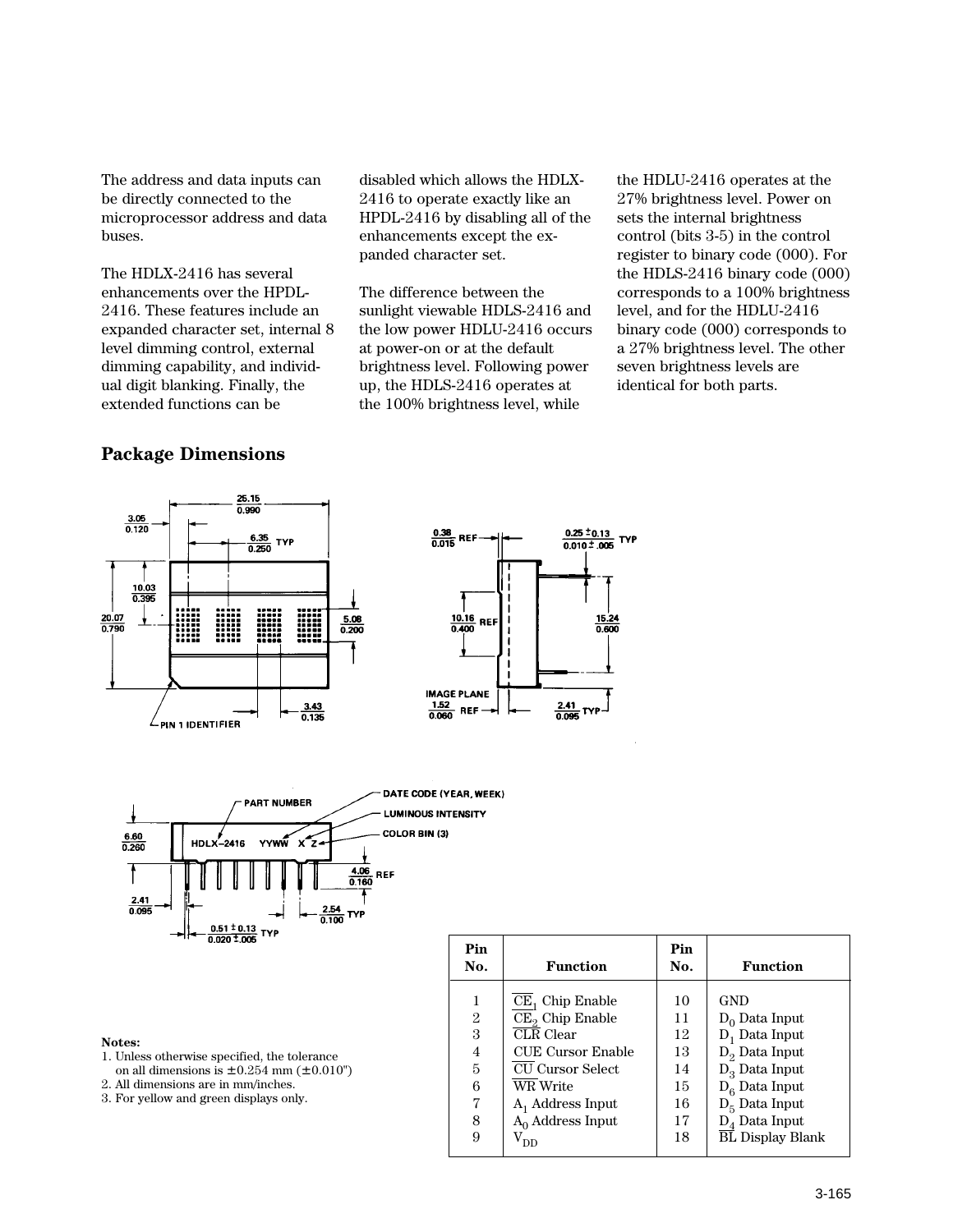# **Character Set**

|                |                |                | D <sub>0</sub>          | 0                                      | $\blacktriangleleft$                            | o                                     | 1                                    | 0                                          | 1                                          | 0                                  | 1                                     | o                                                | 1                                                                             | 0                                           | 1                                                           | $\mathbf 0$                       | 1                                              | 0                                       | 1                                  |
|----------------|----------------|----------------|-------------------------|----------------------------------------|-------------------------------------------------|---------------------------------------|--------------------------------------|--------------------------------------------|--------------------------------------------|------------------------------------|---------------------------------------|--------------------------------------------------|-------------------------------------------------------------------------------|---------------------------------------------|-------------------------------------------------------------|-----------------------------------|------------------------------------------------|-----------------------------------------|------------------------------------|
|                | <b>ASCII</b>   |                | D1                      | 0                                      | 0                                               | 1                                     | 1                                    | $\mathbf{0}$                               | o                                          | 1                                  | 1                                     | 0                                                | $\mathbf o$                                                                   | 1                                           | 1                                                           | o                                 | 0                                              | 1                                       | 1                                  |
|                | <b>CODE</b>    |                | D <sub>2</sub>          | 0                                      | 0                                               | 0                                     | $\mathbf{0}$                         | 1                                          | 1                                          | 1                                  | 1                                     | 0                                                | 0                                                                             | O                                           | 0                                                           | 1                                 | 1                                              | 1                                       | 1                                  |
|                |                |                | D <sub>3</sub>          | 0                                      | $\mathbf 0$                                     | 0                                     | O                                    | $\mathbf{0}$                               | $\mathbf o$                                | 0                                  | $\mathbf 0$                           | 1                                                | 1                                                                             | 1                                           | 1                                                           | 1                                 | 1                                              | 1                                       | 1                                  |
| D6             | D <sub>5</sub> | D <sub>4</sub> | Hex                     | $\mathbf 0$                            | 1                                               | $\overline{2}$                        | 3                                    | 4                                          | 5                                          | 6                                  | $\overline{ }$                        | 8                                                | 9                                                                             | A                                           | в                                                           | C                                 | D                                              | E                                       | F                                  |
| 0              | 0              | $\mathbf 0$    | 0                       | ۰<br>$\bullet$<br>80<br>٠<br>۰<br>eão  | <br>,,,,,<br>m                                  | ٠<br>uir<br>1111<br>1111<br>õ         | <br>iii<br>"!!!<br>T                 | a.<br><br>iiii<br>III                      | ۰<br>488                                   | iteri<br>K<br>oosë                 | 66<br>:<br>ŧē<br>i<br>ij.,            |                                                  | ٠<br>$\bullet$<br>68 Q<br>$\ddot{\phantom{a}}$<br>$\ddot{\phantom{a}}$<br>000 | :<br>i<br>ess                               | i:<br>٠<br>q                                                | 8886<br>ac nă<br>۰<br>no          | ٠<br>. .<br>900<br>$\bullet$<br>istat<br>ė<br> | ٠<br>٠<br><br>۰<br>éese<br><b>BODDS</b> | 99 B<br>600                        |
| 0              | 0              | 1              | 1                       | ٠<br><br><b>ass</b>                    | 9660<br>I<br><br>Ï.<br>i                        |                                       | 988<br>imi<br>!                      | anij<br><b>4600</b>                        | ះ                                          | ni<br>                             | 660<br>l<br>š<br>                     | $\ddot{\phantom{a}}$<br>$\ddot{\bullet}$<br>68 O | $\bullet$<br>$\ddot{\phantom{a}}$<br>$\frac{1}{2}$                            | $\bullet$<br>ß<br>$\ddot{\cdot}$<br>š<br>-- | 68<br>68<br>880<br>۰<br>noo                                 | 60<br>ōĎ<br>¢00<br><b>i</b>       | 88<br>B<br>:::<br>ě<br>68                      | 69<br>sãe<br>٠<br>.i                    | . .<br>,,,,,<br>٠<br>60 s 6 S<br>፡ |
| 0              | 1              | 0              | $\mathbf{2}$            |                                        | ē<br>i                                          | !!                                    | $\ddot{\cdot}$<br>$\frac{1}{2}$<br>Ħ | ۰<br>$\dddotsc$                            | 108<br>ě<br>ï,<br>$\bullet$<br>X<br>۰      | :<br>. .<br>ē.<br>٠<br>88          | ×                                     | ٠<br>ā<br>$\bullet$                              | ٠<br>٠<br>Ī<br>۰                                                              | TO B<br>·ï•                                 | ï<br>, 1980<br>ŧ                                            | 88<br>Ó٥<br>ō<br>۰                | <b>BEBOO</b>                                   | 8                                       |                                    |
| 0              | 1              | 1              | 3                       | - - -<br>68<br>ē<br>۰<br>888           | i<br>٠<br>å.                                    | 489<br>e<br>\$<br>180<br>۰<br><b></b> | - 10<br>808                          | Œ<br>.ī<br><b></b>                         | 60 Q O C<br>éáno<br>š<br>٠<br>             | œ<br>40 O O<br>:<br>1<br>          | 22222<br>š                            | nna<br>Ă<br>ē<br>888<br>I<br>ā<br>989            | 88 R<br>assa<br>٠<br>68                                                       | 28<br>H                                     | 95<br>õē<br>X<br>٠                                          | $\blacksquare$<br>п<br>۰<br>٠     | -----<br>86486                                 |                                         |                                    |
| 1              | o              | 0              | 4                       | 886<br>į<br>$\ddot{\cdot}$<br>3<br>aše | $\bullet$<br>$\bullet$<br>noath<br>۰<br>š       | 481<br>į<br>٠<br>٠<br>cice            | 888<br>õ<br>i<br>٠<br>888            | 80 S C<br>٠<br>İ<br>i<br>٠<br>٠<br><b></b> | saas<br>۰<br>ees<br>i<br>éstes             | 6680a<br>n<br><b>680</b><br>٠<br>: | eeo<br>:<br>680<br>Ď<br>٠<br>٠<br>840 | ؛<br>oen<br>80<br>۰<br>į                         | 808<br>٠<br>:<br>j.                                                           | $\ddot{\bullet}$<br>i<br>į<br>٠<br>œ        | 6<br>٠<br>Ŏ<br>$\bullet$<br>88<br>į<br>۰<br>٠<br>$\epsilon$ | ٠<br>õ<br>٠<br>ësoso              | ō<br>Ō0<br>$\ddot{\phantom{a}}$<br>1           | i:<br>::<br>j                           | 868<br>İ<br>۰<br>ē<br>ó<br>88 I    |
| $\mathbf{1}$   | Û              | 1              | 5                       | 686O<br>400C<br>۰<br>ŧ                 | nee<br>٠<br>$\ddot{\cdot}$<br>İ<br>٠<br>۰o<br>٠ | <br>i<br>inge<br>ā<br>٠<br>ō<br>À     | eso<br>ă<br>886<br>ā<br>ovo          | ,,,,,<br> <br> <br>                        | <br>:<br>898                               | ٠<br>÷<br>:<br>å<br>1<br>2         | $\ddot{\cdot}$<br>ļ<br>ï<br>٠         | :<br>۰<br>$\bullet$<br>в<br>2                    | ٠<br>٠<br>٠<br>$\ddot{\bullet}$                                               | <b></b><br>٠<br>٠<br>٠<br><b>ñosa</b>       | 680<br>0<br>٠<br>٠<br>٠<br>é80                              | ٠<br>4                            | 269<br>i<br>٠<br>aa2                           | $\ddot{\phantom{a}}$<br>٠<br>$\bullet$  | ----                               |
| $\blacksquare$ | 1              | 0              | 6                       | ::                                     | 988<br>4000<br>٠<br>1000                        | ē<br>68<br>88<br>۰<br>:<br>Ō8<br>     | <br>٠<br>ŏ<br>888                    | ÷<br>:<br>ē<br>٠ò<br>88                    | 800<br>$\sum_{i=1}^{n}$<br>٠<br><b>000</b> | 80<br>800C<br>$\ddot{\phantom{a}}$ | 000Q<br>٠<br>secă<br>ė<br>000         | ۰<br>œ<br>٠<br>88<br>$\ddot{\phantom{a}}$<br>1   | æ<br>۰<br>$\ddot{\bullet}$<br>eée                                             | ٠<br>98<br>i<br>۰<br>œ                      | ۵<br>ó<br>٠<br><br>i<br>٠                                   | 98<br>$\ddot{\phantom{a}}$<br>tět | I<br>$\ddot{\bullet}$                          | $\ddot{\bullet}$                        | 688<br>e<br>i<br>٠<br>880          |
| 1              | 1              | 1              | $\overline{\mathbf{r}}$ | 8868<br>٠<br>āton:<br>2                | <b>9960</b><br>٠<br><b>BOCO</b><br>Ē            | 68<br>œ<br>õ<br>٠                     | <b>BOOR</b><br>68 O<br>2002          | $\ddot{\cdot}$<br>i<br>ő<br>œ              | $\ddot{\phantom{a}}$                       | :<br>፡                             | i<br>į                                |                                                  | ٠<br>                                                                         | <b>20000</b><br>$\bullet$<br>٠<br>          | ٠<br>٠<br>٠                                                 | ٠                                 | ٠<br>$\bullet$<br>٠<br>٠                       |                                         |                                    |

**NOTES: 1 = HIGH LEVEL**

**0 = LOW LEVEL**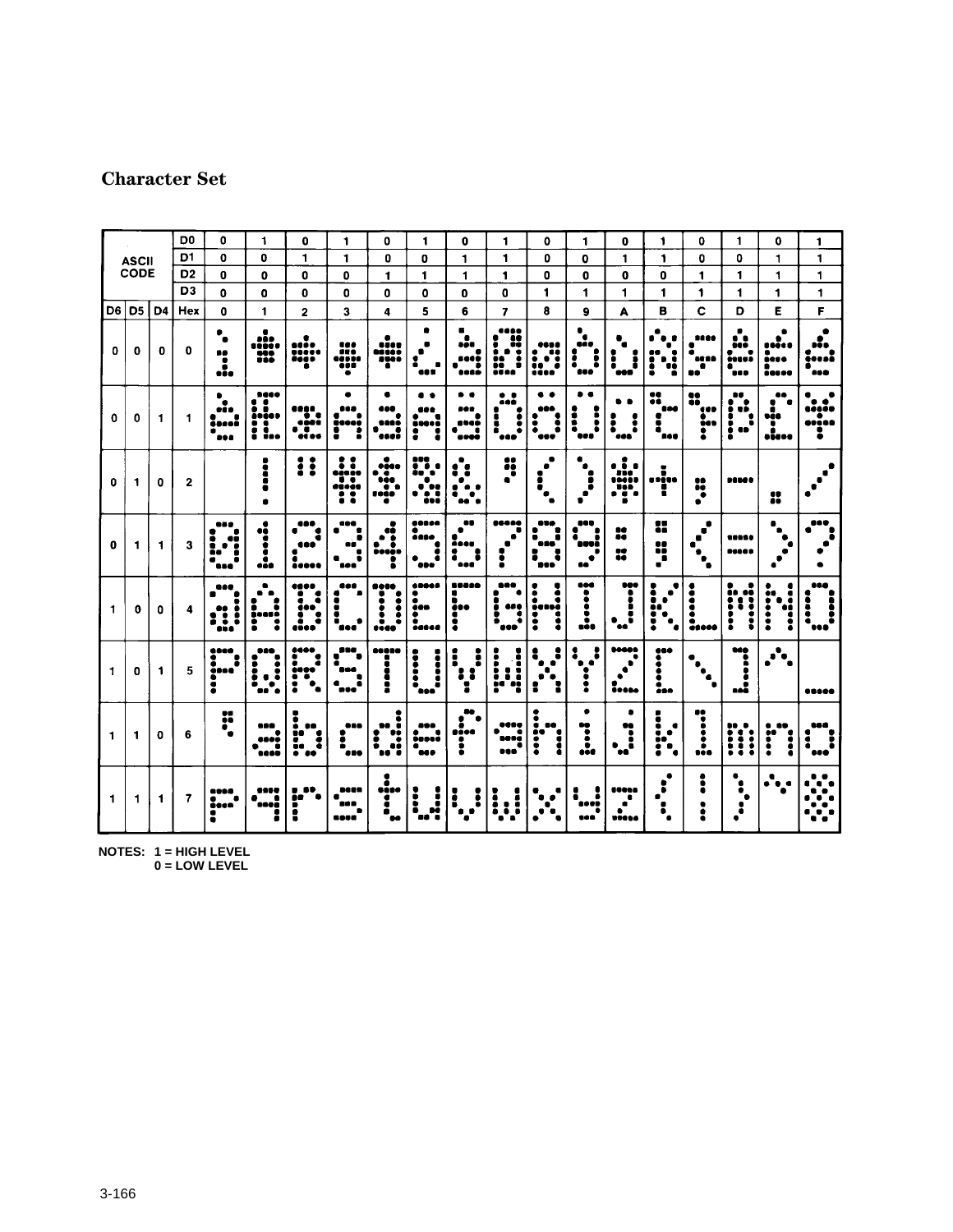# **Recommended Operating Conditions**

| <b>Parameter</b> | Symbol | Min.    | Typ.                         | Max.                         | Unit |  |
|------------------|--------|---------|------------------------------|------------------------------|------|--|
| Supply Voltage   | ' DD   | <br>7.U | $\tilde{\phantom{a}}$<br>b.u | $\tilde{\phantom{a}}$<br>ບ.ບ |      |  |

# **Electrical Characteristics over Operating Temperature Range**

 $4.5 < V_{\mathrm{DD}} < 5.5$  V (unless otherwise specified)

#### **All Devices**

|                    |                                  |            | $25^{\circ}C^{[1]}$ |      |              |              |                                                                                                                 |
|--------------------|----------------------------------|------------|---------------------|------|--------------|--------------|-----------------------------------------------------------------------------------------------------------------|
| <b>Parameter</b>   | <b>Symbol</b>                    | Min.       | Typ.                | Max. | Max.         | <b>Units</b> | <b>Test Conditions</b>                                                                                          |
| $I_{DD}$ Blank     | $I_{DD}$ (blnk)                  |            | 1.0                 |      | 4.0          | mA           | All Digits Blanked                                                                                              |
| Input Current      | ⊥т                               | $-40$      |                     |      | 10           | μA           | $\begin{array}{c} \rm{V}_{\rm{IN}}=0~\rm{V}~\rm{to}~\rm{V}_{\rm{DD}}\\ \rm{V}_{\rm{DD}}=5.0~\rm{V} \end{array}$ |
| Input Voltage High | ${\rm V}^{\phantom{2}}_{\rm IH}$ | 2.0        |                     |      | $\rm V_{DD}$ | V            |                                                                                                                 |
| Input Voltage Low  | $\rm V_{II}$                     | <b>GND</b> |                     |      | 0.8          | v            |                                                                                                                 |

### **HDLO/HDLA/HDLY/HDLG-2416**

|                                                               |               |      | $25^{\circ}C^{[1]}$ |      |      |       |                                    |
|---------------------------------------------------------------|---------------|------|---------------------|------|------|-------|------------------------------------|
| <b>Parameter</b>                                              | <b>Symbol</b> | Min. | Typ.                | Max. | Max. | Units | <b>Test Conditions</b>             |
| $I_{DD}$ 4 digits<br>$20$ dots/character <sup>[2, 3]</sup>    | $I_{DD}(\#)$  |      | 110                 | l 30 | 160  | mA    | "#" ON in all four<br>locations    |
| $\mathbf{1}_{\text{DD}}$ Cursor all<br>$\det$ ON $\omega$ 50% | $I_{DD}$ (CU) |      | 92                  | 110  | 135  | mA    | Cursor ON in all<br>four locations |

### **HDLS/HDLU-2416**

|                    |                                      |               |      | $25^{\circ}C^{[1]}$ |      |              |                        |
|--------------------|--------------------------------------|---------------|------|---------------------|------|--------------|------------------------|
| <b>Part Number</b> | <b>Parameter</b>                     | <b>Symbol</b> | Typ. | Max.                | Max. | <b>Units</b> | <b>Test Conditions</b> |
| HDLS-2416          | 4 digits                             | $I_{DD}(\#)$  | 125  | 146                 | 180  | mA           | Four " $#$ " ON in     |
| $HDLI-2416$        | $20$ dots/character <sup>[2,3]</sup> |               | 34   | 42                  | 52   |              | all four locations     |
| HDLS-2416          | $I_{DD}$ Cursor all dots             | $I_{DD}(CU)$  | 105  | 124                 | 154  | mA           | Four cursors ON        |
| HDLU-2416          | ON @ 50%                             |               | 29   | 36                  | 45   |              | in all four locations  |

#### **HDLR-2416**

|                                                               |               |      | $25^{\circ}C^{[1]}$ |      |      |              |                                     |
|---------------------------------------------------------------|---------------|------|---------------------|------|------|--------------|-------------------------------------|
| <b>Parameter</b>                                              | <b>Symbol</b> | Min. | Typ.                | Max. | Max. | <b>Units</b> | <b>Test Conditions</b>              |
| $\rm I_{DD}$ 4 digits<br>$20$ dots/character <sup>[2,3]</sup> | $I_{DD}(\#)$  |      | 125                 | 146  | 180  | mA           | " $#$ " ON in all four<br>locations |
| $I_{DD}$ Cursor<br>all dots ON $@$<br>50%                     | $I_{DD}(CU)$  |      | 105                 | 124  | 154  | mA           | Cursor ON in all<br>four locations  |

#### **Notes:**

 $1. \, \mathrm{V_{DD}} = 5.0 \, \mathrm{V}$ 

2. Average  $I_{DD}$  measured at full brightness. Peak  $I_{DD} = 28/15$  x Average  $I_{DD}(\text{#}).$ 

3.  $\rm I_{DD}(\#)$  max. = 130 mA for HDLO/HDLA/HDLY/HDLG-2416, 146 mA for HDLR/HDLS-2416, and 42 mA for HDLU-2416 at default brightness, 150°C IC junction temperature and  $V_{DD} = 5.5$  V.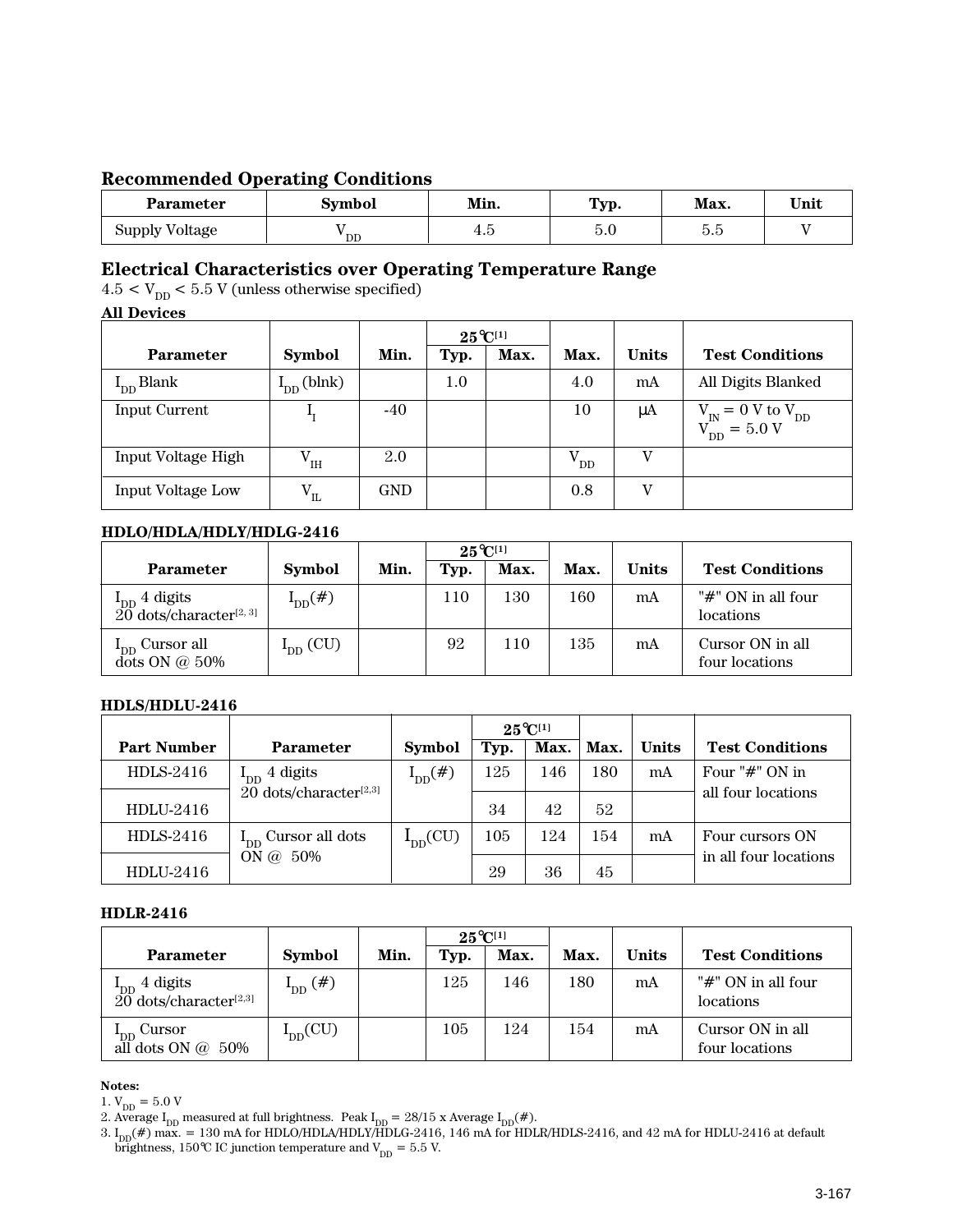# **Optical Characteristics at 25**°**C[1]**

 $V_{DD} = 5.0 V$  at Full Brightness

### **HDLR-2416**

| <b>Parameter</b>                                                     | Symbol                   | Min. | Typ.    | <b>Units</b> | <b>Test Conditions</b>                            |
|----------------------------------------------------------------------|--------------------------|------|---------|--------------|---------------------------------------------------|
| Average Luminous<br>Intensity per digit,<br><b>Character Average</b> |                          | 0.5  | $1.1\,$ | med          | "*" illuminated in all four digits.<br>19 dots ON |
| Peak Wavelength                                                      | PEAK <sup></sup>         |      | 655     | nm           |                                                   |
| Dominant Wavelength <sup>[2]</sup>                                   | $\mathcal{L}_{\text{d}}$ |      | 640     | nm           |                                                   |

## **HDLS/HDLU-2416**

| <b>Part Number</b> | <b>Parameter</b>                         | <b>Symbol</b>             | Min. | Typ. | <b>Units</b> | <b>Test Conditions</b>                            |
|--------------------|------------------------------------------|---------------------------|------|------|--------------|---------------------------------------------------|
| $HDLS-2416$        | Average Luminous<br>Intensity per digit, | $\mathbf{I}_{\mathrm{V}}$ | 4.0  | 12.7 | mcd          | "*" illuminated in all<br>four digits, 19 dots ON |
| HDLU-2416          | <b>Character Average</b>                 |                           | 1.2  | 3.1  | mcd          | per digit.                                        |
| All                | Peak Wavelength                          | $n_{PEAK}$                |      | 645  | nm           |                                                   |
|                    | Dominant Wavelength <sup>[2]</sup>       | Λ,                        |      | 637  | nm           |                                                   |

#### **HDLO-2416**

| <b>Parameter</b>                                                     | <b>Symbol</b>       | Min.    | Typ. | <b>Units</b> | <b>Test Conditions</b>                            |
|----------------------------------------------------------------------|---------------------|---------|------|--------------|---------------------------------------------------|
| Average Luminous<br>Intensity per digit,<br><b>Character Average</b> | $\mathbf{I}_{\tau}$ | $1.2\,$ | 3.5  | mcd          | "*" illuminated in all four digits.<br>19 dots ON |
| Peak Wavelength                                                      | $n_{PEAK}$          |         | 635  | nm           |                                                   |
| Dominant Wavelength <sup>[2]</sup>                                   | $\kappa_{\rm a}$    |         | 626  | nm           |                                                   |

#### **HDLA-2416**

| <b>Parameter</b>                                                     | <b>Symbol</b>    | Min. | Typ. | Units | <b>Test Conditions</b>                            |
|----------------------------------------------------------------------|------------------|------|------|-------|---------------------------------------------------|
| Average Luminous<br>Intensity per digit,<br><b>Character Average</b> |                  | 1.2  | 3.5  | med   | "*" illuminated in all four digits.<br>19 dots ON |
| Peak Wavelength                                                      | PEAK <sup></sup> |      | 600  | nm    |                                                   |
| Dominant Wavelength <sup>[2]</sup>                                   | $\kappa_a$       |      | 602  | nm    |                                                   |

#### **HDLY-2416**

| <b>Parameter</b>                                                     | <b>Symbol</b>             | Min. | Typ. | Units | <b>Test Conditions</b>                            |
|----------------------------------------------------------------------|---------------------------|------|------|-------|---------------------------------------------------|
| Average Luminous<br>Intensity per digit,<br><b>Character Average</b> | $\mathbf{I}_{\mathrm{V}}$ | 1.2  | 3.7  | mcd   | "*" illuminated in all four digits.<br>19 dots ON |
| Peak Wavelength                                                      | $n_{PEAK}$                |      | 583  | nm    |                                                   |
| Dominant Wavelength <sup>[2]</sup>                                   | $\mathcal{R}_{\rm d}$     |      | 585  | nm    |                                                   |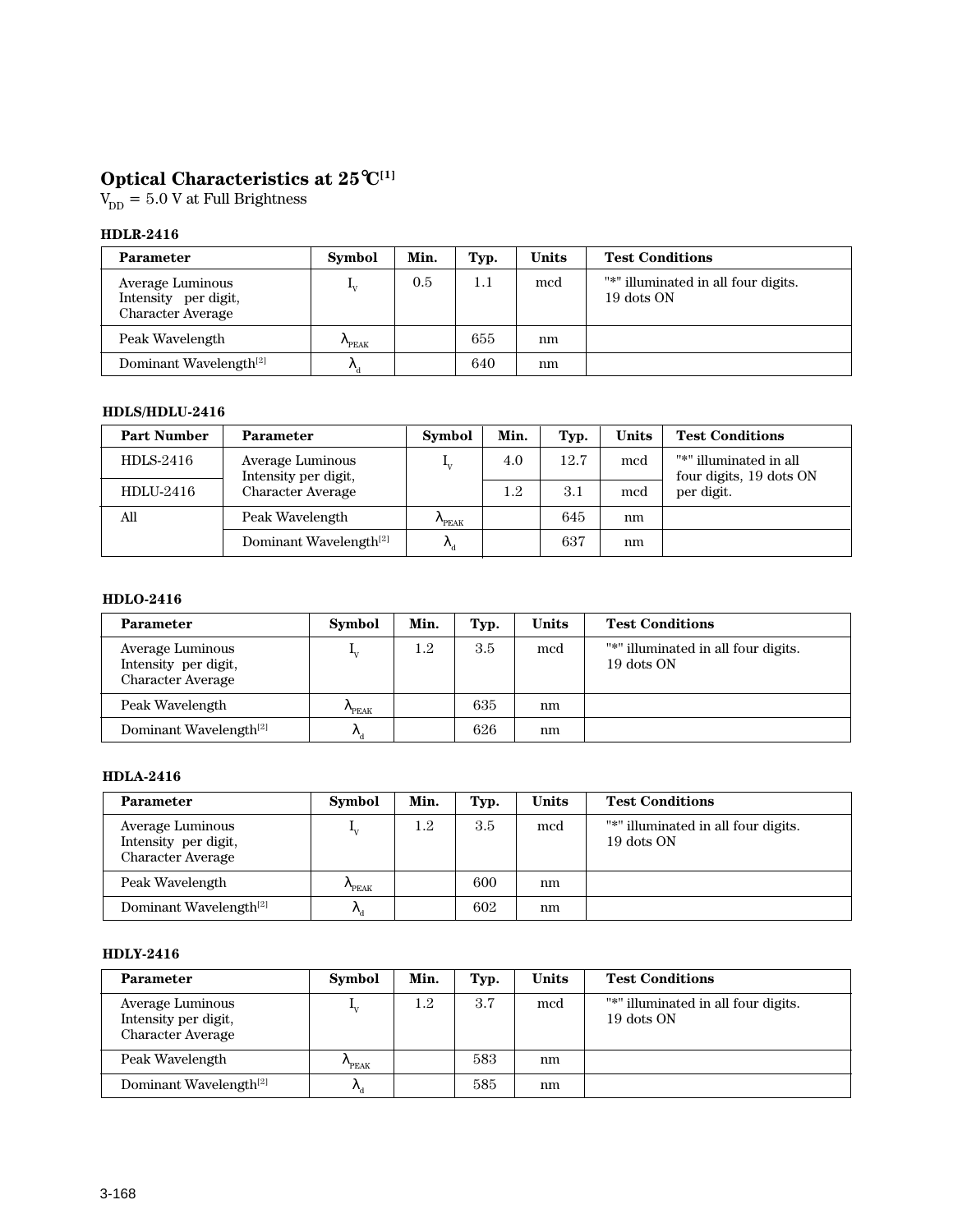#### **HDLG-2416**

| <b>Parameter</b>                                                     | <b>Symbol</b>             | Min.    | Typ. | <b>Units</b> | <b>Test Conditions</b>                            |
|----------------------------------------------------------------------|---------------------------|---------|------|--------------|---------------------------------------------------|
| Average Luminous<br>Intensity per digit,<br><b>Character Average</b> | $\mathbf{I}_{\mathbf{V}}$ | $1.2\,$ | 5.6  | mcd          | "*" illuminated in all four digits.<br>19 dots ON |
| Peak Wavelength                                                      | PEAK                      |         | 568  | nm           |                                                   |
| Dominant Wavelength <sup>[2]</sup>                                   | $\mathcal{N}_d$           |         | 574  | nm           |                                                   |

#### **Notes:**

1. Refers to the initial case temperature of the device immediately prior to the light measurement.

2. Dominant wavelength,  $\lambda_d$ , is derived from the CIE chromaticity diagram, and represents the single wavelength which defines the color of the device.

# **AC Timing Characteristics over Operating**  $\bf Temperature$   $\bf Range$  at  $\rm V_{\rm DD}$  =  $\bf 4.5$   $\rm V$

| <b>Parameter</b>     | <b>Symbol</b>              | Min | Units   |
|----------------------|----------------------------|-----|---------|
| <b>Address Setup</b> | $\mathbf{L}_{\mathrm{AS}}$ | 10  | ns      |
| Address Hold         | $^{\mathrm{L}}$ AH         | 40  | ns      |
| Data Setup           | $\rm t_{DS}$               | 50  | ns      |
| Data Hold            | └DН                        | 40  | ns      |
| Chip Enable Setup    | $^{\mathrm{L}}$ CES        |     | ns      |
| Chip Enable Hold     | <sup>'</sup> CEH           | O   | ns      |
| Write Time           | $\mathsf{u}_\mathrm{W}$    | 75  | ns      |
| Clear                | <b>CLR</b>                 | 10  | μs      |
| Clear Disable        | "LRD                       |     | $\mu s$ |



# **Timing Diagram Enlarged Character Font**



#### **Notes:**

- 1. Unless otherwise specified the tolerance on all dimensions is  $\pm\,0.254$ mm (0.010")
- 2. Dimensions are in mm (inches).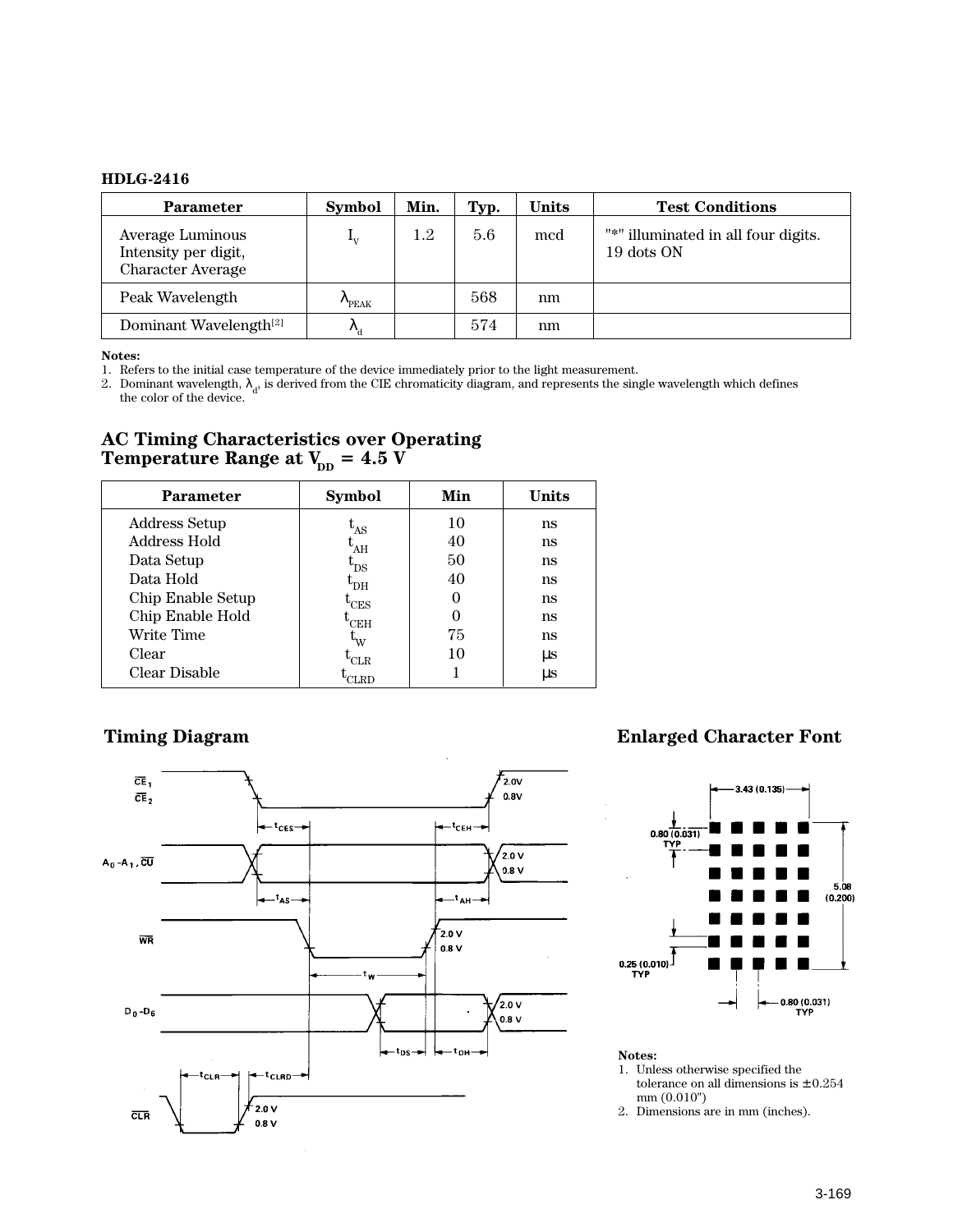# **Electrical Description**

| <b>Pin Function</b>                                                  | <b>Description</b>                                                                                                                                                               |
|----------------------------------------------------------------------|----------------------------------------------------------------------------------------------------------------------------------------------------------------------------------|
| Chip Enable<br>$(CE_1$ and $\overline{CE}_2$ ,<br>pins $1$ and $2$ ) | $\overline{\text{CE}}_1$ and $\overline{\text{CE}}_2$ must be a logic 0 to write to the<br>display.                                                                              |
| Clear<br>$(\overline{\text{CLR}}, \text{pin } 3)$                    | When CLR is a logic 0 the ASCII RAM is reset<br>to 20hex (space) and the Control Register/<br>Attribute RAM is reset to 00hex.                                                   |
| <b>Cursor Enable</b><br>$(CUE$ pin 4)                                | CUE determines whether the IC displays the<br>ASCII or the Cursor memory. $(1 =$ Cursor,<br>$0 = ASCII$ ).                                                                       |
| Cursor Select<br>$(\overline{\text{CU}}, \text{pin } 5)$             | CU determines whether data is stored in the<br>ASCII RAM or the Attribute RAM/Control<br>Register. $(1 = ASCII, 0 =Attribute$<br>RAM/Control Register).                          |
| Write<br>$(\overline{\text{WR}}, \text{pin } 6)$                     | WR must be a logic 0 to store data in the<br>display.                                                                                                                            |
| Address<br>Inputs<br>$(A_1 \text{ and } A_0)$<br>pins $8$ and $7)$   | $A_0$ -A <sub>1</sub> selects a specific location in the display<br>memory. Address 00 accesses the far right<br>display location. Address 11 accesses the far<br>left location. |
| Data Inputs<br>$(D_0 - D_6,$<br>pins $11-17$ )                       | $D_0$ - $D_6$ are used to specify the input data for the<br>display.                                                                                                             |
| $V_{\text{DD}}$<br>(pin 9)                                           | $V_{DD}$ is the positive power supply input.                                                                                                                                     |
| GND<br>(pin 10)                                                      | GND is the display ground.                                                                                                                                                       |
| Blanking<br>Input<br>(BL, pin 18)                                    | BL is used to flash the display, blank the<br>display or to dim the display.                                                                                                     |

# **Display Internal Block Diagram**

Figure 1 shows the HDLX-2416 display internal block diagram. The CMOS IC consists of a 4 x 7 Character RAM, a 2 x 4 Attribute RAM, a 5 bit Control Register, a 128 character ASCII decoder and the refresh circuitry necessary to synchronize the decoding and driving of four 5 x 7 dot matrix displays.

Four 7 bit ASCII words are stored in the Character RAM. The IC reads the ASCII data and decodes it via the 128 character ASCII decoder. The ASCII decoder includes the 64 character set of the HPDL-2416, 32 lower case ASCII symbols, and 32 foreign language symbols.

A 5 bit word is stored in the Control Register. Three fields within the Control Register provide an 8 level brightness control, master blank, and extended functions disable.

For each display digit location, two bits are stored in the Attribute RAM. One bit is used to enable a cursor character at each digit location. A second bit is used to individually disable the blanking features at each digit location.

The display is blanked and dimmed through an internal blanking input on the row drivers. Logic within the IC allows the user to dim the display either through the  $\overline{BL}$  input or through the brightness control in the control register. Similarly the display can be blanked through the  $\overline{BL}$  input, the Master Blank in the Control Register, or the Digit Blank Disable in the Attribute RAM.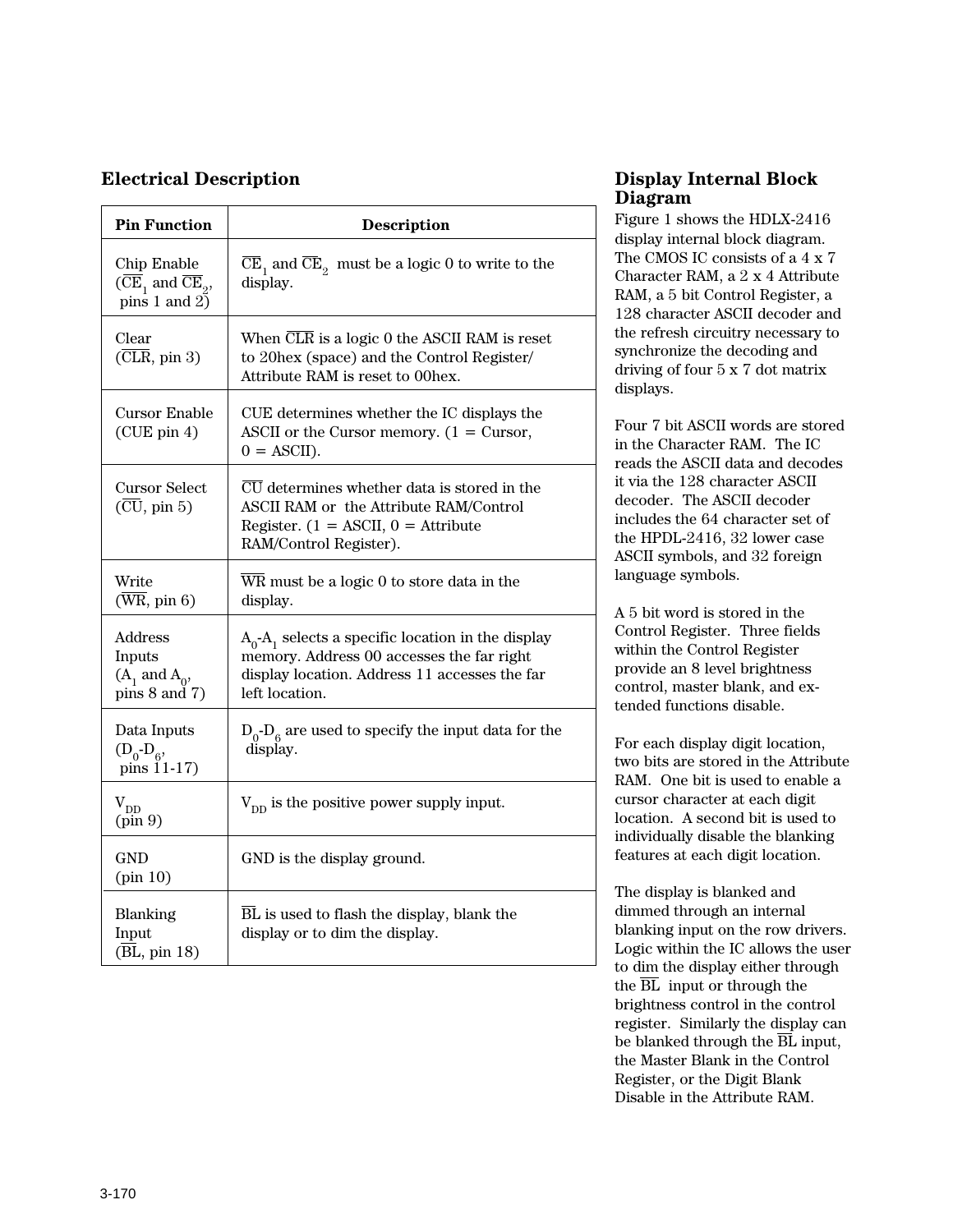

**Figure 1. Internal Block Diagram**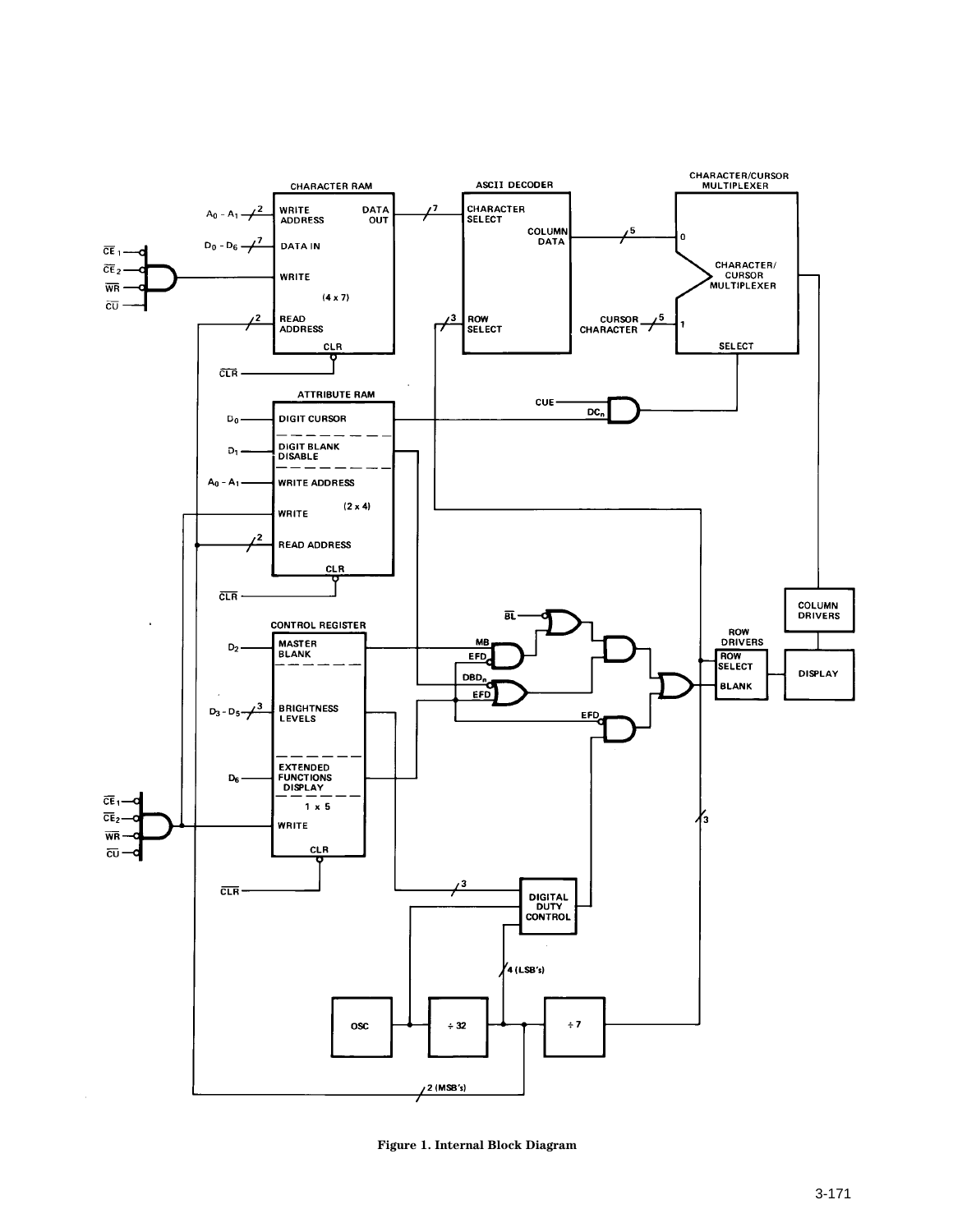# **Display Clear**

Data stored in the Character RAM, Control Register, and Attribute RAM will be cleared if the clear  $(\overline{\text{CLR}})$  is held low for a minimum of 10 µs. Note that the display will be cleared regardless of the state of the chip enables  $(CE<sub>1</sub>, CE<sub>2</sub>)$ . After the display is cleared, the ASCII code for a space (20hex) is loaded into all character RAM locations and 00hex is loaded into all Attribute RAM/Control Register memory locations.

# **Data Entry**

Figure 2 shows a truth table for the HDLX-2416 display. Setting the chip enables  $(CE_1, CE_2)$  to logic 0 and the cursor select (CU) to logic 1 will enable ASCII data loading. When cursor select (CU)

is set to logic 0, data will be loaded into the Control Register and Attribute RAM. Address inputs  $A_0$ - $A_1$  are used to select the digit location in the display. Data inputs  $D_0$ - $D_6$  are used to load information into the display. Data will be latched into the display on the rising edge of the WR signal.  $D_0$ - $D_6$ ,  $A_0$ - $A_1$ ,  $CE_1$ ,  $CE_2$ , and CU must be held stable during the write cycle to ensure that correct data is stored into the display. Data can be loaded into the display in any order. Note that when  $A_0$  and  $A_1$  are logic 0, data is stored in the right most display location.

# **Cursor**

When cursor enable (CUE) is a logic 1, a cursor will be displayed in all digit locations where a logic

1 has been stored in the Digit Cursor memory in the Attribute RAM. The cursor consists of all 35 dots ON at half brightness. A flashing cursor can be displayed by pulsing CUE. When CUE is a logic 0, the ASCII data stored in the Character RAM will be displayed regardless of the Digit Cursor bits.

# **Blanking**

Blanking of the display is controlled through the  $\overline{BL}$  input, the Control Register and Attribute RAM. The user can achieve a variety of functions by using these controls in different combinations, such as full hardware display blank, software blank, blanking of individual characters, and synchronized flashing of individual characters or entire display (by

| CUE          | $\overline{\text{BL}}$ | CLR          | $\overline{\text{CE}}$ , | $\overline{\text{CE}}_2$ | $\overline{\text{WR}}$ | $\overline{\rm\scriptstyle{CU}}$ | $A_1$        | $A_0$        | $D_6$                            | $D_5$                                                                 | $D_4$                                                      | $D_3$                     | $D_2$                       | $D_1$                        | $D_0$                             | Function                                                         |  |  |  |             |                        |                             |                                 |                                                                                      |
|--------------|------------------------|--------------|--------------------------|--------------------------|------------------------|----------------------------------|--------------|--------------|----------------------------------|-----------------------------------------------------------------------|------------------------------------------------------------|---------------------------|-----------------------------|------------------------------|-----------------------------------|------------------------------------------------------------------|--|--|--|-------------|------------------------|-----------------------------|---------------------------------|--------------------------------------------------------------------------------------|
| $\mathbf{0}$ | $\mathbf{1}$           | $\mathbf{1}$ | à,                       |                          |                        |                                  |              |              |                                  |                                                                       |                                                            |                           |                             |                              |                                   | Display ASCII                                                    |  |  |  |             |                        |                             |                                 |                                                                                      |
| 1            | $\mathbf{1}$           | $\mathbf{1}$ | X                        | $\mathbf X$              | X                      | $\mathbf X$                      | X            | $\mathbf X$  | $\mathbf X$                      | $\mathbf X$                                                           | $\mathbf X$                                                | $\boldsymbol{\mathrm{X}}$ | $\mathbf X$                 | X                            | $\mathbf X$                       | Display Stored Cursor                                            |  |  |  |             |                        |                             |                                 |                                                                                      |
| $\mathbf X$  | X                      | $\mathbf{0}$ |                          |                          |                        |                                  |              |              |                                  |                                                                       |                                                            |                           |                             |                              |                                   | <b>Reset RAMs</b>                                                |  |  |  |             |                        |                             |                                 |                                                                                      |
| $\mathbf X$  | $\mathbf{0}$           | $\mathbf{1}$ |                          |                          |                        |                                  |              |              |                                  |                                                                       |                                                            |                           |                             |                              |                                   | Blank Display but do not reset<br>RAMS and Control Register      |  |  |  |             |                        |                             |                                 |                                                                                      |
|              |                        |              |                          |                          |                        | $\Omega$                         | $\Omega$     | $\Omega$     | Extended<br>Functions<br>Disable | Intensity<br>Control<br>$000 = 100\%$ *<br>$001 = 60%$<br>$010 = 40%$ |                                                            |                           |                             |                              |                                   |                                                                  |  |  |  |             |                        | Digit<br>Blank<br>Disable 0 | Digit<br>Cursor<br>$\mathbf{0}$ | Write to Attribute RAM<br>and Control Register                                       |
|              |                        |              |                          |                          |                        | $\mathbf{0}$                     | $\mathbf{0}$ | 1            | $0 =$<br>Enable<br>$D_1 - D_5$   |                                                                       |                                                            |                           |                             |                              |                                   |                                                                  |  |  |  | $011 = 27%$ | $0 =$<br>Display<br>ON | Digit<br>Blank<br>Disable 1 | Digit<br>Cursor<br>$\mathbf{1}$ | $\mathrm{DBD}_n = 0$ Allows Digit n to be<br>blanked<br>$DBD_n = 1$ Prevents Digit n |
| $\mathbf{X}$ | $\mathbf{X}$           | $\mathbf{1}$ | $\mathbf{0}$             | $\mathbf{0}$             | $\mathbf{0}$           | $\mathbf{0}$                     | $\mathbf{1}$ | $\Omega$     | $1 =$<br>Disable<br>$D_1 - D_5$  |                                                                       | $100 = 17\%$<br>$101 = 10\%$<br>$110 = 7\%$<br>$111 = 3\%$ |                           | $1 =$<br>Display<br>Blanked | Digit<br>Blank<br>Disable 2  | Digit<br>Cursor<br>$\overline{2}$ | from being blanked.<br>$DC_n = 0$ Removes cursor from<br>Digit n |  |  |  |             |                        |                             |                                 |                                                                                      |
|              |                        |              |                          |                          |                        | $\mathbf{0}$                     | $\mathbf{1}$ | $\mathbf{1}$ | $D_0$<br>Always<br>Enabled       |                                                                       |                                                            |                           |                             | Digiit<br>Blank<br>Disable 3 | Digit<br>Cursor<br>3              | $DC_n = 1$ Stores cursor at<br>Digit n                           |  |  |  |             |                        |                             |                                 |                                                                                      |
|              |                        |              |                          |                          |                        | $\mathbf{1}$                     | $\mathbf{0}$ | $\mathbf{0}$ |                                  | Digit 0 ASCII Data (Right Most Character)                             |                                                            |                           |                             |                              |                                   |                                                                  |  |  |  |             |                        |                             |                                 |                                                                                      |
| $\mathbf X$  | $\mathbf X$            | $\mathbf{1}$ | $\mathbf{0}$             | $\mathbf{0}$             | $\mathbf{0}$           | $\mathbf{1}$                     | $\mathbf{0}$ | $\mathbf{1}$ | Digit 1 ASCII Data               |                                                                       |                                                            |                           |                             | Write to Character RAM       |                                   |                                                                  |  |  |  |             |                        |                             |                                 |                                                                                      |
|              |                        |              |                          |                          |                        | $\mathbf{1}$                     | $\mathbf{1}$ | $\mathbf{0}$ |                                  | Digit 2 ASCII Data                                                    |                                                            |                           |                             |                              |                                   |                                                                  |  |  |  |             |                        |                             |                                 |                                                                                      |
|              |                        |              |                          |                          |                        | 1                                | $\mathbf{1}$ | $\mathbf{1}$ |                                  | Digit 3 ASCII Data (Left Most Character)                              |                                                            |                           |                             |                              |                                   |                                                                  |  |  |  |             |                        |                             |                                 |                                                                                      |
|              |                        |              | $\mathbf{1}$             | $\mathbf X$              | $\mathbf X$            |                                  |              |              |                                  |                                                                       |                                                            |                           |                             |                              |                                   |                                                                  |  |  |  |             |                        |                             |                                 |                                                                                      |
| $\mathbf X$  | $\mathbf X$            | $\mathbf{1}$ | $\mathbf X$              | $\mathbf{1}$             | $\mathbf X$            | $\mathbf X$                      | $\mathbf X$  | $\mathbf X$  | $\mathbf X$                      | $\mathbf X$                                                           | $\mathbf X$                                                | $\mathbf X$               | $\mathbf X$                 | $\mathbf X$                  | X                                 | No Change                                                        |  |  |  |             |                        |                             |                                 |                                                                                      |
|              |                        |              | $\mathbf X$              | $\mathbf X$              | 1                      |                                  |              |              |                                  |                                                                       |                                                            |                           |                             |                              |                                   |                                                                  |  |  |  |             |                        |                             |                                 |                                                                                      |

 $0 =$  Logic 0; 1 = Logic 1; X = Do Not Care; \* 000 = 27% for HDLU-2416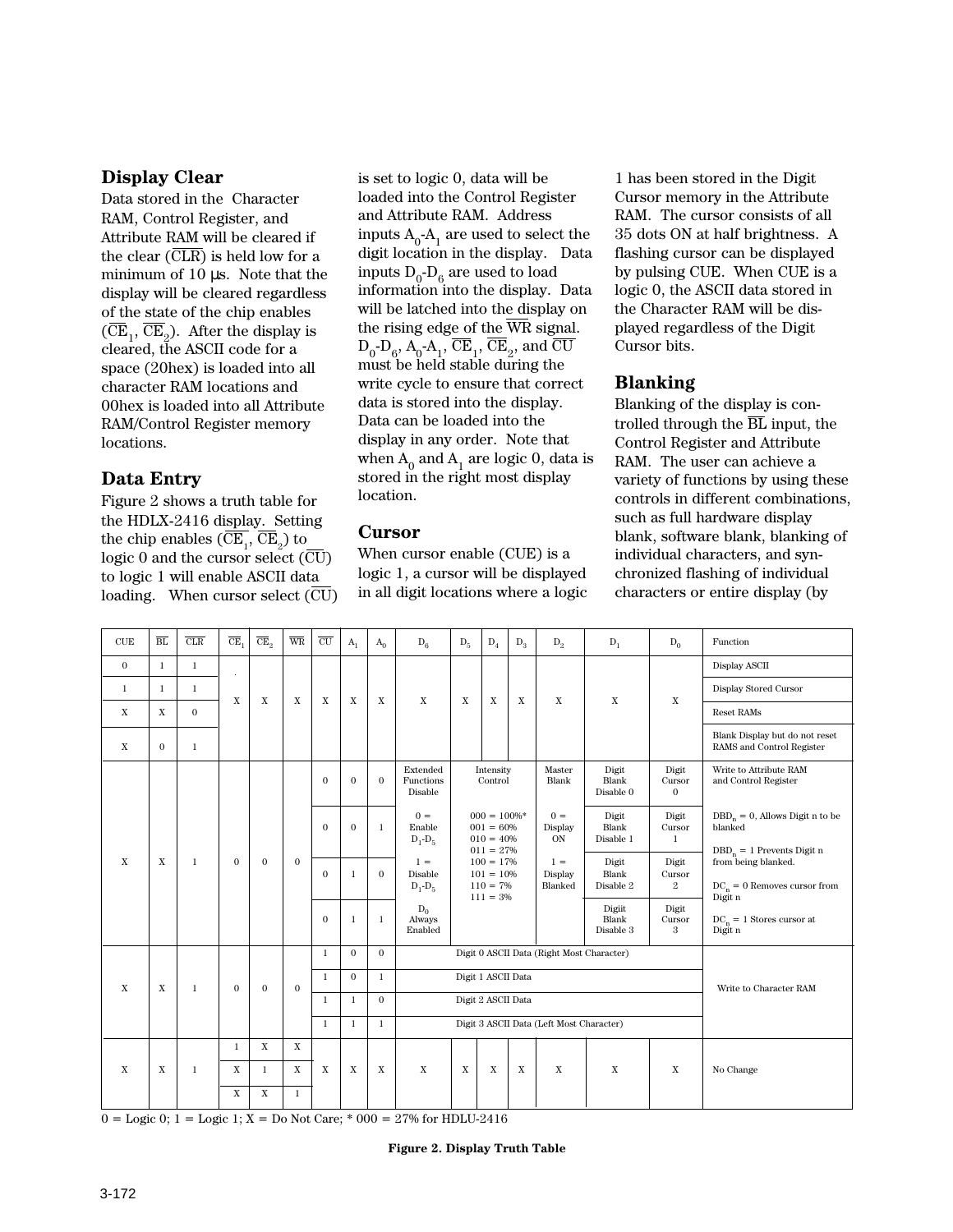strobing the blank input). All of these blanking modes affect only the output drivers, maintaining the contents and write capability of the internal RAMs and Control Register, so that normal loading of RAMs and Control Register can take place even with the display blanked.

Figure 3 shows how the Extended Function Disable (bit  $D_6$  of the Control Register), Master Blank (bit  $D_2$  of the Control Register), Digit Blank Disable (bit  $D_1$  of the Attribute RAM), and BL input can be used to blank the display.

When the Extended Function Disable is a logic 1, the display can be blanked only with the BL input. When the Extended Function Disable is a logic 0, the display can be blanked through the BL input, the Master Blank, and the Digit Blank Disable. The entire display will be blanked if either the  $\overline{BL}$  input is logic 0 or the Master Blank is logic 1, providing all Digit Blank Disable bits are logic 0. Those digits with Digit Blank Disable bits a logic 1 will ignore both blank signals and remain ON. The Digit Blank Disable bits allow individual characters to be blanked or flashed in synchronization with the BL input.

| <b>EFD</b>   | MB           | DBD          | BL           |                                                                                       |
|--------------|--------------|--------------|--------------|---------------------------------------------------------------------------------------|
| $\mathbf{0}$ | $\mathbf{0}$ | $\mathbf{0}$ | $\mathbf{0}$ | Display Blanked by BL                                                                 |
| $\mathbf{0}$ | $\Omega$     | X            | $\mathbf{1}$ | Display ON                                                                            |
| $\Omega$     | X            | 1            | $\mathbf{0}$ | Display Blanked by BL. Individual characters<br>"ON" based on "1" being stored in DBD |
| $\mathbf{0}$ | 1            | $\Omega$     | X            | Display Blanked by MB                                                                 |
| $\mathbf{0}$ | 1            | 1            | $\mathbf{1}$ | Display Blanked by MB. Individual characters<br>"ON" based on "1" being stored in DBD |
| 1            | X            | $\mathbf{x}$ | $\mathbf{0}$ | Display Blanked by BL                                                                 |
| 1            | X            | X            | 1            | Display ON                                                                            |
|              |              |              |              |                                                                                       |

#### **Figure 3. Display Blanking Truth Table**

#### **Dimming**

Dimming of the display is controlled through either the  $\overline{BL}$  input or the Control Register. A pulse width modulated signal can be applied to the BL input to dim the display. A three bit word in the Control Register generates an internal pulse width modulated signal to dim the display. The internal dimming feature is enabled only if the Extended Function Disable is a logic 0.

Bits 3-5 in the Control Register provide internal brightness control. These bits are interpreted as a three bit binary code, with code (000) corresponding to the maximum brightness and code (111) to the minimum brightness. In addition to varying the display brightness, bits 3-5 also vary the average value of  $I_{DD}$ .  $I_{DD}$  can be specified at any brightness level as shown in Table 1.

| <b>Symbol</b>       | $D_{5}$  | $\mathbf{D_{4}}$ | $D_{3}$  | <b>Brightness</b> | $25^{\circ}$ C Typ. | $25^{\circ}$ C Max. | Max. over Temp. | <b>Units</b> |
|---------------------|----------|------------------|----------|-------------------|---------------------|---------------------|-----------------|--------------|
| $L_{\text{DD}}(\#)$ | 0        | $\Omega$         | $\Omega$ | 100%              | 110                 | 130                 | 160             | mA           |
|                     | $\Omega$ | $\Omega$         |          | 60%               | 66                  | 79                  | 98              | mA           |
|                     | 0        |                  | $\Omega$ | 40%               | 45                  | 53                  | 66              | mA           |
|                     | 0        |                  |          | 27%               | 30                  | 37                  | 46              | mA           |
|                     |          | $\Omega$         | $\Omega$ | 17%               | 20                  | 24                  | 31              | mA           |
|                     |          | $\Omega$         |          | 10%               | 12                  | 15                  | 20              | mA           |
|                     |          |                  | 0        | 7%                | 9                   | 11                  | 15              | mA           |
|                     |          |                  |          | 3%                |                     | 6                   | 9               | mA           |

|  |  | Table 1. Current Requirements at Different Brightness Levels |  |  |  |
|--|--|--------------------------------------------------------------|--|--|--|
|--|--|--------------------------------------------------------------|--|--|--|